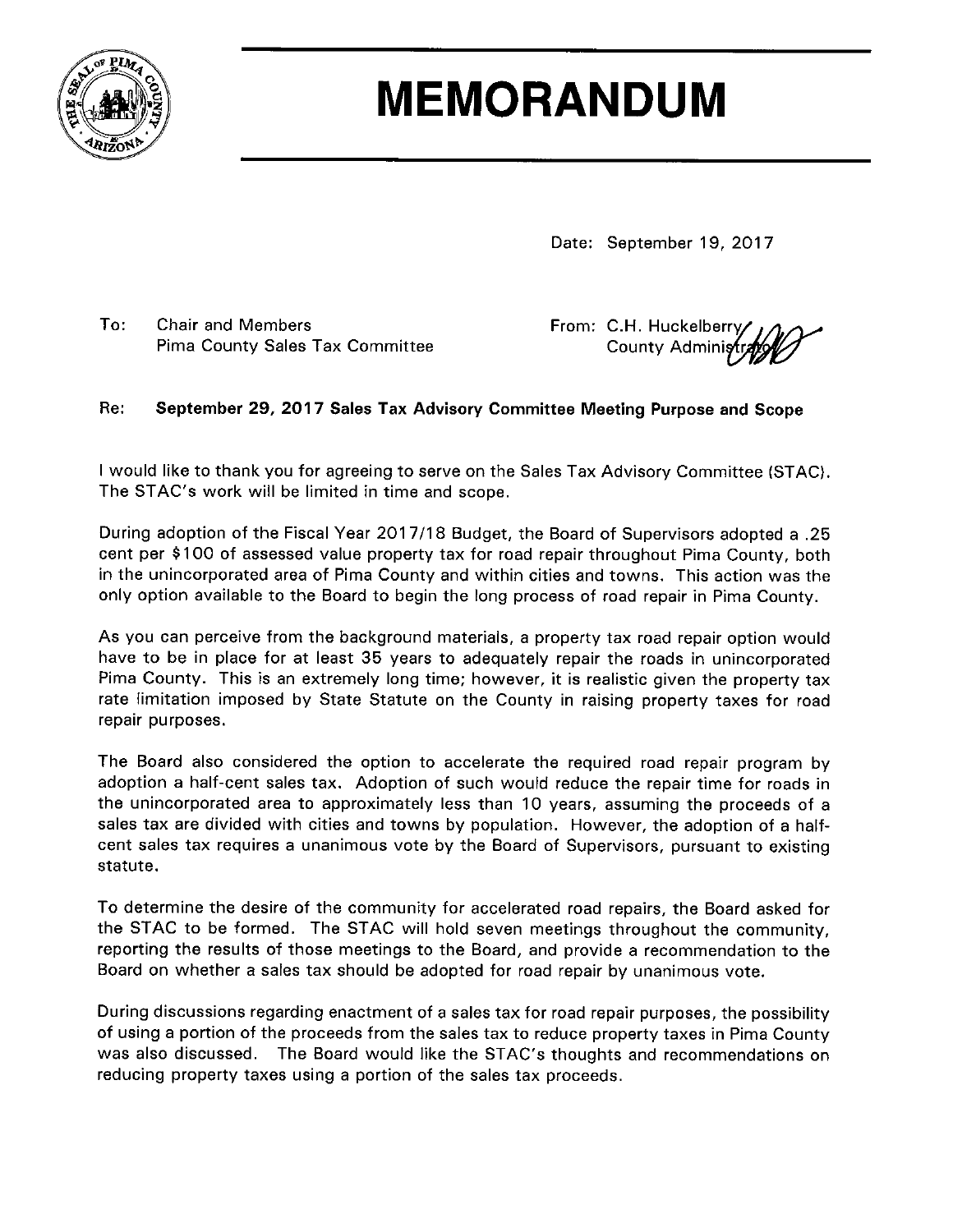Chairman and Members, Pima County Sales Tax Committee Re: September 29, 2017 Sales Tax Advisory Committee Meeting Purpose and Scope September 19, 2017 Page 2

Therefore, your scope is limited to the following questions:

- 1. Should the Board of Supervisors, by unanimous vote, adopt a half-cent Countywide sales tax for the purpose of accelerating road repairs throughout the County, both in the unincorporated area of Pima County and in cities and towns?
- 2. Should the Board of Supervisors use any portion of the proceeds of a Countywide half-cent sales tax to reduce County primary property taxes? If so, what percentage of the sales tax should be used for this purpose?
- 3. Should the sales tax be permanent or temporary?

These public meetings held throughout the community will gauge the public's desires in answers to these questions. Upon receiving public input, the STAC will be requested to make a recommendation to the Board of Supervisors in regards to these three questions.

It is likely you will also hear there are many other options associated with road repair in Pima County. However, the options are outside the ability of the Board to employ as a tool for road repair and transportation investment. Pima County staff, primarily through my Executive Assistant Nicole Fyffe, has prepared the attached Whitepaper discussing these matters and other options in detail for your deliberations.

As the meetings progress, I expect you will request additional information or background materials. Staff will endeavor to provide those to you in a timely manner.

I look forward to seeing you at the STAC's first meeting on September 29, 2017 at the Oro Valley Council Chambers.

CHH/anc

#### Attachment

 $C$ : The Honorable Chairman and Members, Pima County Board of Supervisors Nicole Fyffe, Executive Assistant to the County Administrator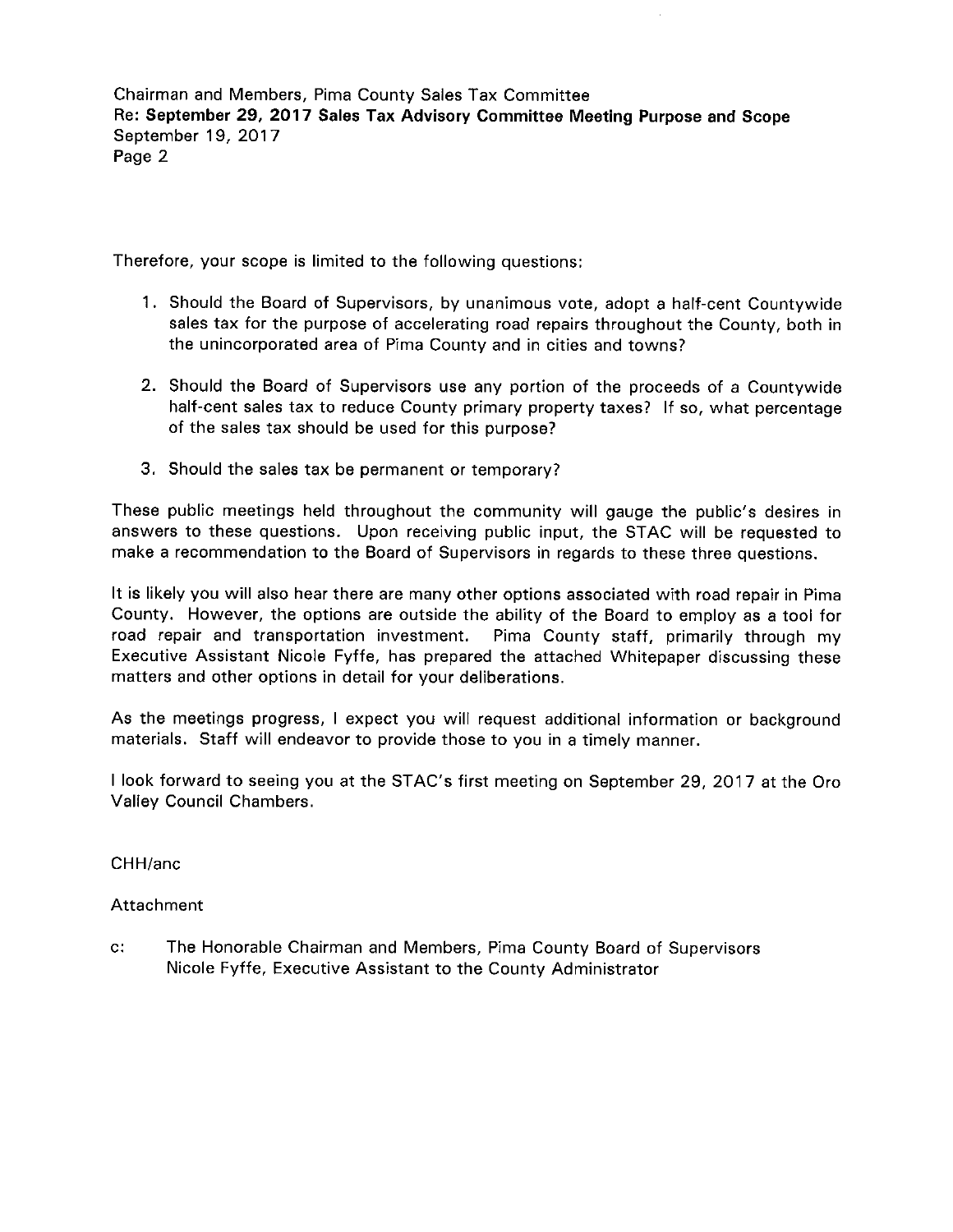#### **Current State of Road Conditions and Road Repair Funding, Including a Review of Other Funding Options**

#### **I. Overview**

Pima County is responsible for building, operating and maintaining roads within unincorporated Pima County, with the exception of private roads and roads that pass through the County that are state and interstate highways. There are 1,866 miles of public paved roads within unincorporated Pima County. Of these, 632 are arterial and collector roads that carry most of the traffic, and 1,235 miles are local roads located mostly within neighborhoods and subdivisions. Over 60 percent of the total road miles are considered to be in poor or failed condition. Table 1 shows the cost to treat all of these roads to at least a fair condition is estimated at over \$300 million, today. It is important to understand that this cost will only increase each year as more roads fall into disrepair. In addition, once these roads are improved to at least a fair condition, it is estimated that the annual cost to maintain those conditions will be \$17 million a year.

| Table 1                                                                   |
|---------------------------------------------------------------------------|
| Cost to Treat Unincorporated Pima County Roads to at Least Fair Condition |

|                  |                 |                  |       |       |                        | Cost per    |               |
|------------------|-----------------|------------------|-------|-------|------------------------|-------------|---------------|
| <b>Condition</b> | <b>Arterial</b> | <b>Collector</b> | Local | Total | <b>Treatment Type</b>  | <b>Mile</b> | Cost          |
| Unrated          | ົ               | 2                | 62    | 66    |                        |             |               |
| Failed           | 8               | 109              | 212   | 329   | Rehabilitation         | \$246,400   | \$81,065,600  |
| Poor             | 90              | 201              | 582   | 873   | Rehabilitation         | \$246,400   | \$215,107,200 |
| Fair             | 16              | 28               | 119   | 163   | Major Seal Coat        | \$70,400    | \$11,475,200  |
| Good             | 47              | 60               | 102   | 208   | <b>Minor Seal Coat</b> | \$26,400    | \$5,491,200   |
| Very             | 37              | 32               | 158   | 227   | Nothing                | \$0         | \$0           |
| Good             |                 |                  |       |       |                        |             |               |
|                  | 200             | 432              | 1,235 | 1,866 |                        |             | \$313,139,200 |

In recent years, the Board of Supervisors has allocated minor amounts of funding to treat arterial and collector roads (\$6 million budgeted for this Fiscal Year), but almost nothing has been spent to treat local roads due to inadequate resources. Note that this does not include basic road maintenance. The County's Department of Transportation spends approximately one quarter of its budget on maintenance activities, which include grading dirt roads, patching potholes, street sweeping, clearing weeds and trimming trees in the right of way, cleaning medians, repairing shoulders and sidewalks, and maintaining traffic signals and roadway markings.

As part of the County's budget for this Fiscal Year, the Board approved a new property tax dedicated to funding the repair of local roads. This was approved only after pursuing many other options, unsuccessfully, as outlined in this report. The new property tax is levied at a rate of 25 cents per \$100 of taxable net assessed value, the maximum rate allowed by state statute, and is anticipated to be levied for five years. Over these five years, it is projected to raise about \$100 million in total, and \$19 million this Fiscal Year, to be spent repairing local roads throughout the County, including within cities and towns. The share for unincorporated Pima County this Fiscal Year is estimated to total almost \$8 million. This \$8 million, plus the \$6 million allocated to arterial and collector roads, totals \$14 million for this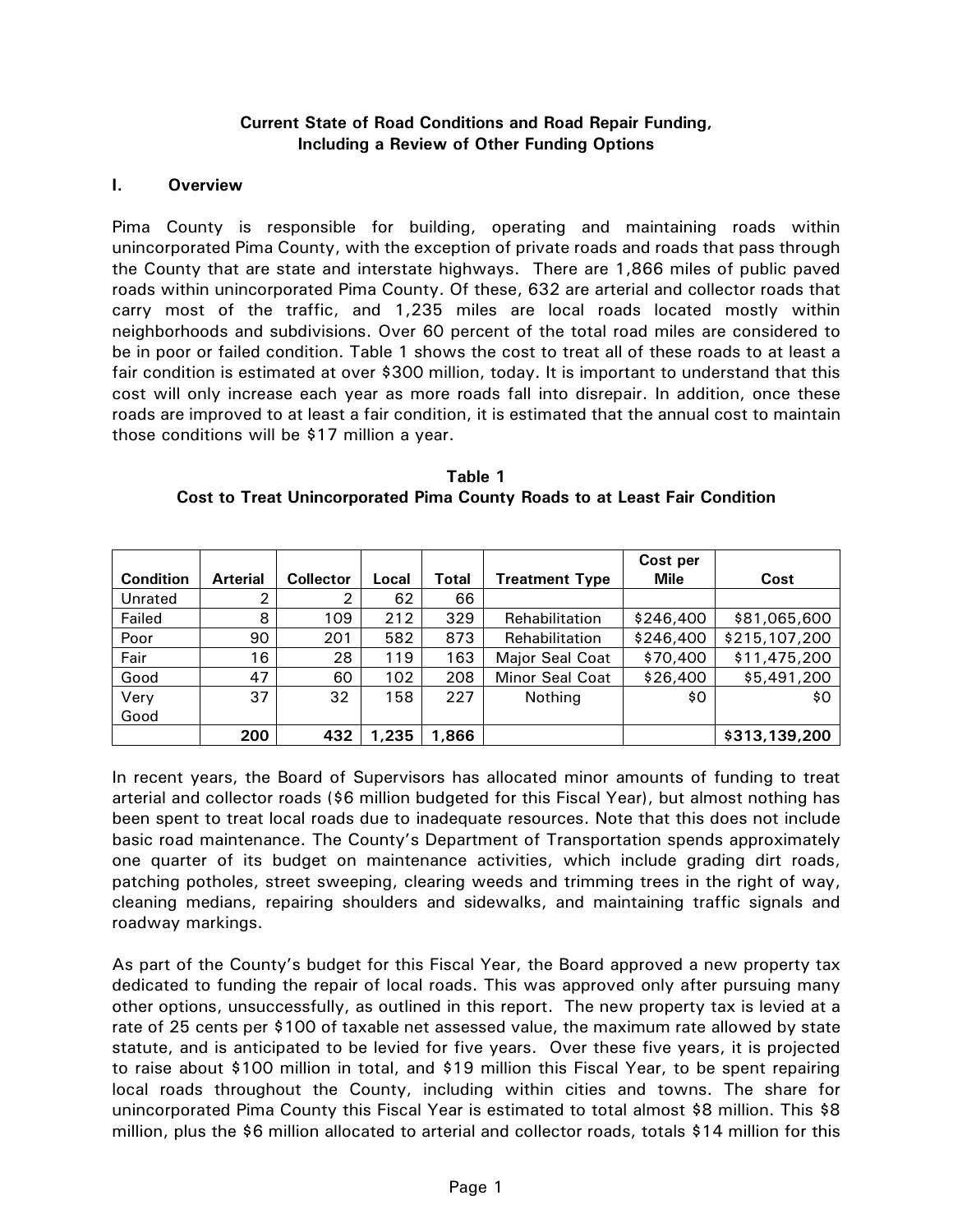Fiscal Year for unincorporated Pima County roads, which pales in comparison to the needs shown in Table 1.

The new Pima County Transportation Advisory Committee is tasked with recommending local roads to treat with the revenue from this new property tax. A white paper was prepared recently for this Committee also includes details on road conditions within the cities and towns [\(http://webcms.pima.gov/cms/One.aspx?portalId=169&pageId=355530\)](http://webcms.pima.gov/cms/One.aspx?portalId=169&pageId=355530). The City of Tucson is responsible for maintaining a similar number of road miles to Pima County. Over 70 percent of the City's roads are in failed or poor condition and that is after treating over 180 miles of roadways with \$80 million of voter approved funding over the past four years. The City estimates it would cost at least \$800 million to treat all of its roads to at least a fair condition. City voters approved a sales tax this year that is projected to raise \$100 million before it sunsets five years from now. The roads in Marana, Oro Valley and Sahuarita are in much better condition, primarily because the roads are much newer and therefore less costly to maintain. Regionally, we are facing a price tag of over \$1 billion to bring roads up to at least a fair condition, today. Existing road repair funding, including the County's road repair property tax and the City of Tucson's sales tax for road repair, will be woefully inadequate at addressing the backlog of road repair needs. But they are at least a start in the right direction.

# **II. Origins of the Pima County Sales Tax Community Input Plan**

Several times in the past, the County Administrator has recommended the Board consider adopting a sales tax, but the recommendation failed to get the unanimous support of the Board required to approve a sales tax. During this year's budget hearings, the Board discussed the possibility of replacing this new road repair property tax with a half-cent sales tax, as well as using a portion of the sales tax to reduce the County's reliance on property taxes. The Board directed staff to solicit input from the community regarding a possible County sales tax for road repair and primary property tax reduction, with the results of this public input to be provided to the Board by March, 2018, in time for budget discussions. Under current state law, the Board cannot refer a sales tax to a public vote; the only way for the County to adopt a sales tax is by unanimous vote of the Board. In addition, the sales tax can by law only be for an amount that equates to a half-cent on most transactions.

Pima County is the only Arizona county that does not levy a sales tax. As a result, Pima County is forced to rely mainly on property taxes to fund general services. In fact, Pima County funds a larger percent of its general fund budget with property taxes than any other Arizona county and correspondingly, has the highest tax rate. Pima County's dependence on property taxes grew even greater this year when the Board approved adding the new road repair property tax.

Being considered a high property tax county has real consequences. One of the main arguments we heard leading up to the 2015 bond election was that the County already had the highest property tax rate in the State and therefore voters should not approve the sale of bonds for new and improved facilities that would be repaid with more property taxes. Furthermore, in 2015 the State tried to penalize Pima County because of our high property tax rates with a new requirement to pay Tucson Unified School District (TUSD) an amount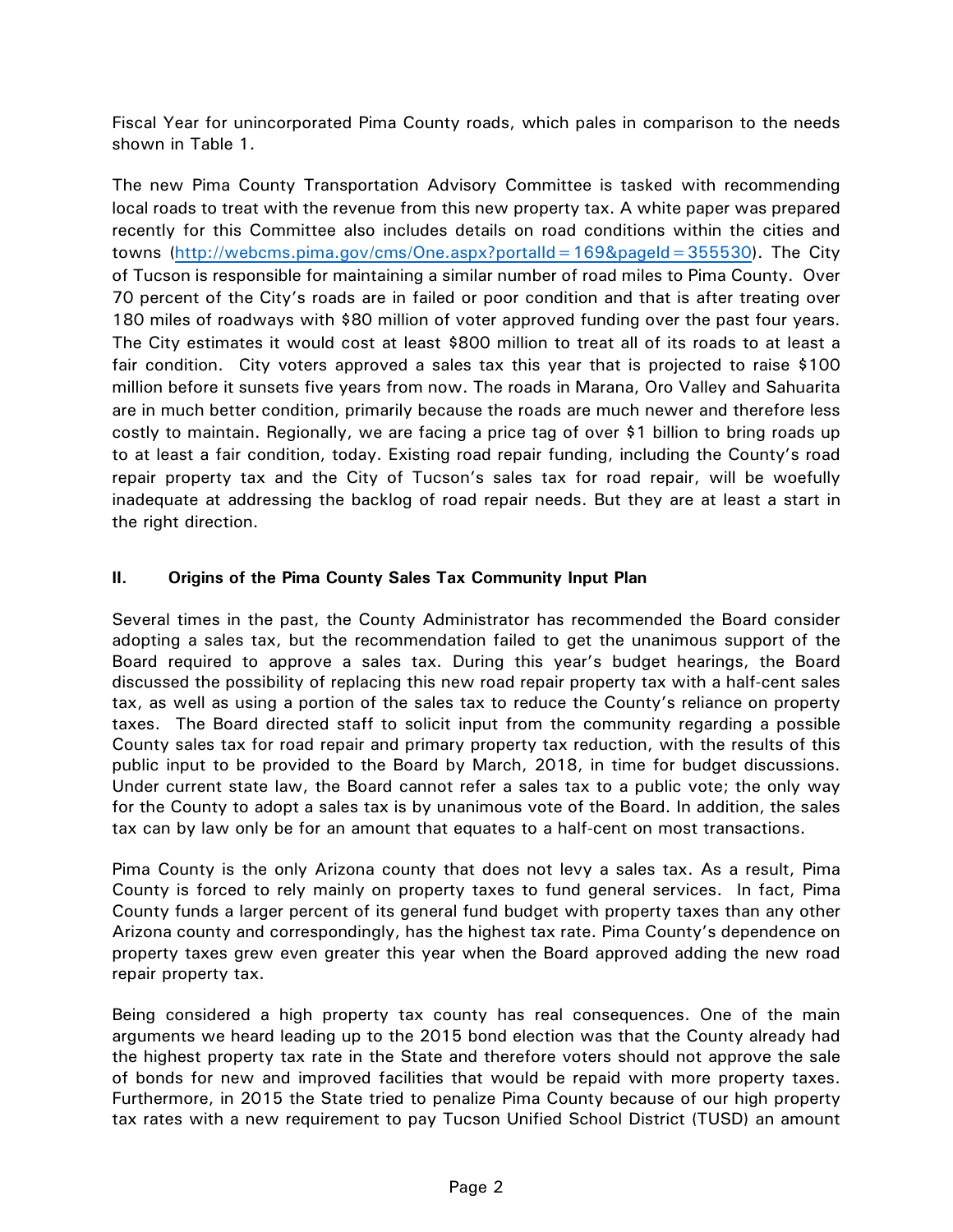that the State had previously paid for 35 years. Although the County ultimately prevailed against this State legislation in court, the image of being a high property tax county could continue to invite punitive actions by the State that cost the County and ultimately all taxpayers.

But before the Committee begins to discuss a County sales tax option, the Committee should be aware of other funding options the County has pursued to date, most of which have been unsuccessful entirely, or have failed to generate sufficient revenue to address the road repair crisis. The Committee could choose to make recommendations on these other options. The Committee could also recommend just continuing the County's new road repair property tax; and some of these options could be recommended in combination with others.

# **III. Other Road Repair Funding Options Besides County Sales Tax and Road Property Tax**

# 1. HURF Revenues

In Arizona, the primary source of funding for the improvement of roads, as well as operations and maintenance, is the Highway User Revenue Fund (HURF), which is made up of a variety of state taxes and fees that the state distributes to cities, towns and counties. These taxes and fees include gas taxes, use fuel taxes, motor carrier taxes, vehicle license taxes (VLT), and vehicle registration and driver license fees. The largest single HURF revenue source is the state gas tax, which is currently 18 cents per gallon and has not been increased for 27 years. The lack of increase in the gas tax, while the cost of construction materials, wages and other costs associated with improving and maintaining a transportation system have increased significantly, has severely undercut the ability for transportation departments across the state to adequately fund these essential activities. More details on this are provided in a later section of this report. Figure 1 shows HURF and VLT distributions to Pima County from 1995 through 2017. Note that sometimes the term HURF revenues is also used to refer to a combination of HURF and Vehicle License Tax revenues.



**Figure 1**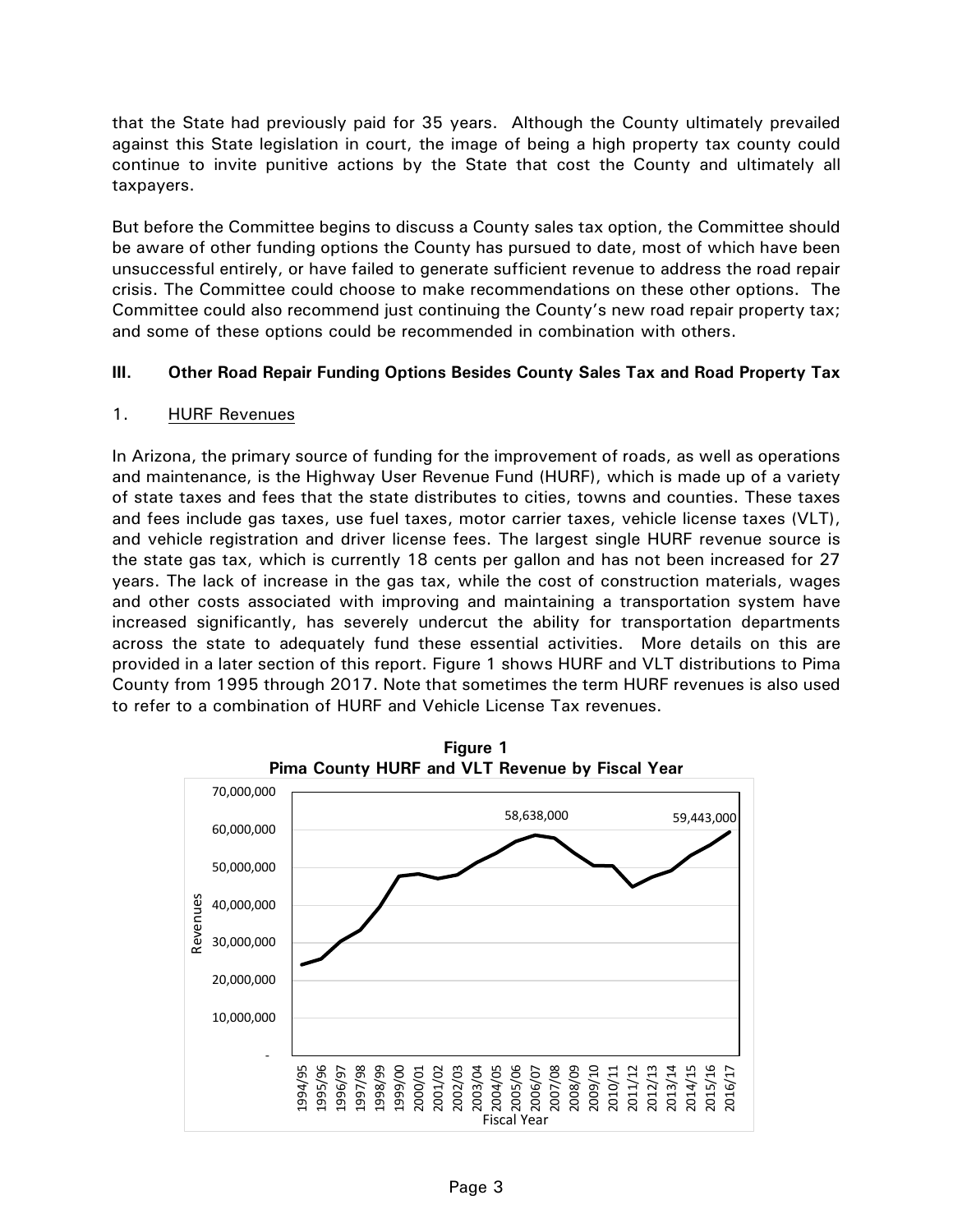This graph shows an increase in the distribution to Pima County following a change in 1995 regarding how HURF revenues were distributed. The drop in revenues after 2007 is due primarily to three factors: (1) economic downturn that resulted in less driving and purchases of fuel, (2) improved vehicle fuel mileage resulting in vehicle that use less gas, and (3) diversions of HURF revenue by the State to balance their own budget. While these diversions still occur, the State in Fiscal Year 2014/15 did begin allocating additional revenues to local governments to make up somewhat for these diversions, which in 2016/17 resulted in about \$3.5 million in additional funds to Pima County.

The majority of the Pima County Department of Transportation's budget is supported with HURF revenues. The single largest expense associated with Pima County's transportation system is repaying the debt associated with revenue bonds approved by voters in 1997. At that time, roads in fast growing suburban areas of Pima County were growing more and more congested and in need of expansion. The demand from the community was not in the area of road repair, but instead in expanding roads to address growing traffic demands. At about the same time, Pima County was successful in getting the legislature to add population as a component of the HURF distribution formula, resulting in increased revenues to Pima County. Although Pima County's share of HURF revenues are for unincorporated Pima County, a bond election requires a county-wide vote, and therefore the \$350 million ballot measure included funding for roadways within cities and towns, as well as the unincorporated roadways under Pima County's responsibility. To date, the County has issued \$276.6 million in HURF revenues bonds, which have resulted in 250 lane miles of roadway capacity improvements and over 90 safety improvement projects, over 60 percent of which was spent in District 1. Figure 2 shows the debt service payments on the bonds that have been issued and are anticipated to be issued.



**Figure 2 Debt Service on County HURF Revenue Bonds Issued and Scheduled to be Issued**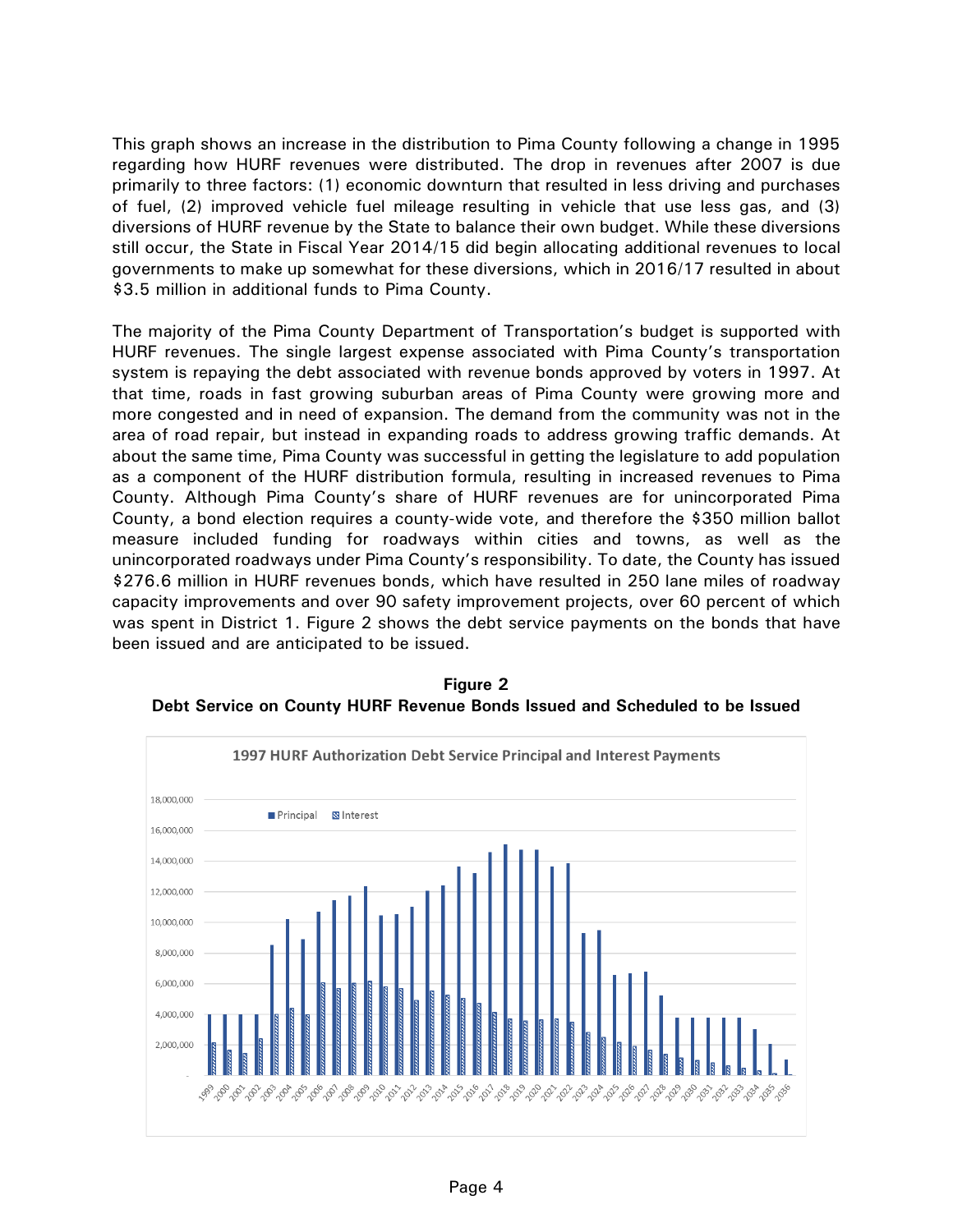For Fiscal Year 2017/18, approximately 38 percent (\$18.6 million) of the County's HURF revenues are allocated to pay down this debt. While the far majority of these bond projects have been completed for some time now, three major projects within the City of Tucson have been delayed for various reasons but are scheduled to move forward to construction over the next 3-5 years. The County is still scheduled to complete additional segments of three roadways, as well as additional roadway safety projects. The County has not yet sold the remaining bonds for these City and County projects, but is scheduled to do so as the cash is needed. One project has not been pursued as the demand to expand the roadway never materialized. The County also has a few projects in which segments of the roadways were completed, but other segments no longer warrant expansion. A determination will be made in the near future as to whether the remaining bond authorization for these unscheduled projects, totaling approximately \$16 million, should not be sold.

Figure 2 assumes bonds will be sold for the remaining scheduled City and County projects, but does not include the sale of approximately \$16 million of the remaining unscheduled bond authorization. If all or a portion of the remaining \$16 million is scheduled for sale, then the debt service schedule shown in Figure 2 would be extended for additional years, or payments would be increased within the years shown. As currently forecasted in Figure 2, the County's debt service payments would see a sizeable decline starting in FY2022/23, almost \$6 million less than this Fiscal Year. Ten years from now, debt service payments are estimated to be \$12 million less than this Fiscal Year, and 15 years from now payments are estimated to be \$15 million less than this Fiscal Year. As these payments decline, significantly more HURF revenues can be allocated to road repair and pavement preservation.

One option that could be considered is reallocating the \$16 million of unscheduled 1997 HURF bonds for road repair. The ballot question approved by voters in 1997 was stated as follows:

> "Shall Pima County be authorized to issue and sell street and highway user revenue bonds in an aggregate principal amount not exceeding \$350,000,000 for the purpose of improving, constructing, reconstructing, acquiring rights of way for or maintaining county streets and highways, and to pay all expenses properly incidental thereto and to the issuance of such bonds, such bonds to be payable solely from revenues derived from taxes, fees, charges and other moneys collected by the State of Arizona and returned to the County for street and highway purposes pursuant to law and to be issued in one or more series, maturing not more than 20 years following the date of the issuance of each series, and bearing interest at a rate or rates not higher than 12% per annum?"

The Board of Supervisors subsequently adopted a bond implementation plan ordinance that specified the uses of these HURF bonds. Bond implementation plan ordinances can, for substantial and justifiable reasons, be amended (and have been) through a public hearing process that requires approval by the Bond Advisory Committee at a publically noticed meeting and then approval of the Board after holding a public hearing that is publically noticed in the newspaper. While Pima County repays all bond debt in 15 years or less, these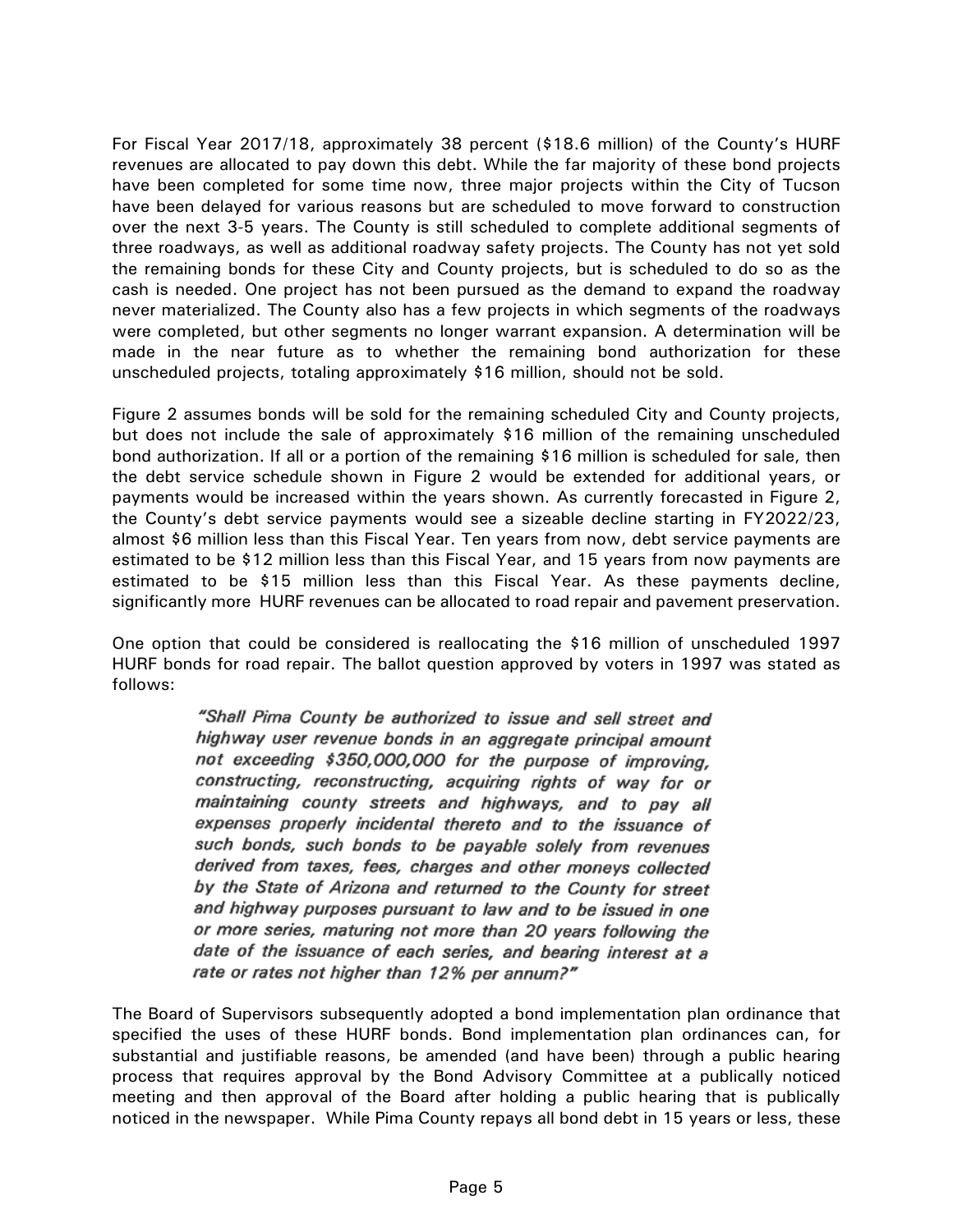bonds could be issued with repayment schedules no longer than 10 years to better match the life of the road treatments. Pima County has never paid more than a 4.39 percent interest rate for HURF bonds, and our last sale in 2016 was at 1.44 percent. Low interest rates currently, plus the County's AAA bond rating and a short payoff term, should result in low borrowing costs. Consideration of this option would have to be weighed against the pay as you go approach that the County is currently using this Fiscal Year to fund road repair from HURF revenues, as described next.

The Department of Transportation is expected to spend \$6 million this Fiscal Year on road repair for arterial and collector roadways in unincorporated Pima County, funded with HURF revenues. The Department has been asked to identify additional funds for future years for road repair out of their existing budget, through implementing a variety of efficiency measures. It is important to note that these HURF revenues would only be spent on roadways in the unincorporated area and only on arterial and collector roadways. In the long term, these HURF funds, combined with the HURF funds now dedicated to debt service on the bonds, will provide a more consistent source of revenues for road repair. However, that time is still far off and waiting that long will only result in more roads falling into poor and failed conditions, further increasing the road repair costs.

# 2. General Fund

Because of the dire need for road repair in unincorporated Pima County, the Board has, on occasion, and as a last resort, allocated General Fund revenues in amounts of \$5 million to \$10 million a year. Typically this has occurred when there were fund balances available to do so, and just for arterial and collector roads. But to consistently allocate funding to road repair from the General Fund would require cuts to the core services that rely on the General Fund. Many of these services are required of the County by the State, or are provided just in unincorporated areas of the County. Therefore, if a consistent amount were to be allocated from the general fund, it should be expended only to repair roads in unincorporated Pima County, where Pima County clearly has the responsibility.

# 3. Ten-Cent Statewide Gas Tax Increase

For the last 10 years Pima County has included in its legislative agenda a proposal to increase the State gas tax. This gas tax is the largest revenue source for the state-shared HURF. HURF funds the far majority of Pima County's Transportation Department's expenditures for maintaining and improving the public roadway system in unincorporated Pima County.

The per gallon gas tax in Arizona is 18 cents and has not been increased since 1990, which was 27 years ago. In comparison, social security benefits are tied to the consumer price index (CPI) and automatically increase when the CPI increase. Since 1990, social security benefits have increased 67 percent. The purpose, as stated on the Social Security Administrations website, of tying the benefits to the CPI "is to ensure that the purchasing power of Social Security…benefits is not eroded by inflation." If gas tax increases had been tied to the CPI since 1990, the gas tax would now be 30 cents per gallon, and Pima County's Fiscal Year 2016/17 HURF revenue for unincorporated roads would have been \$10.1 million greater than under the current 18 cent per gallon tax.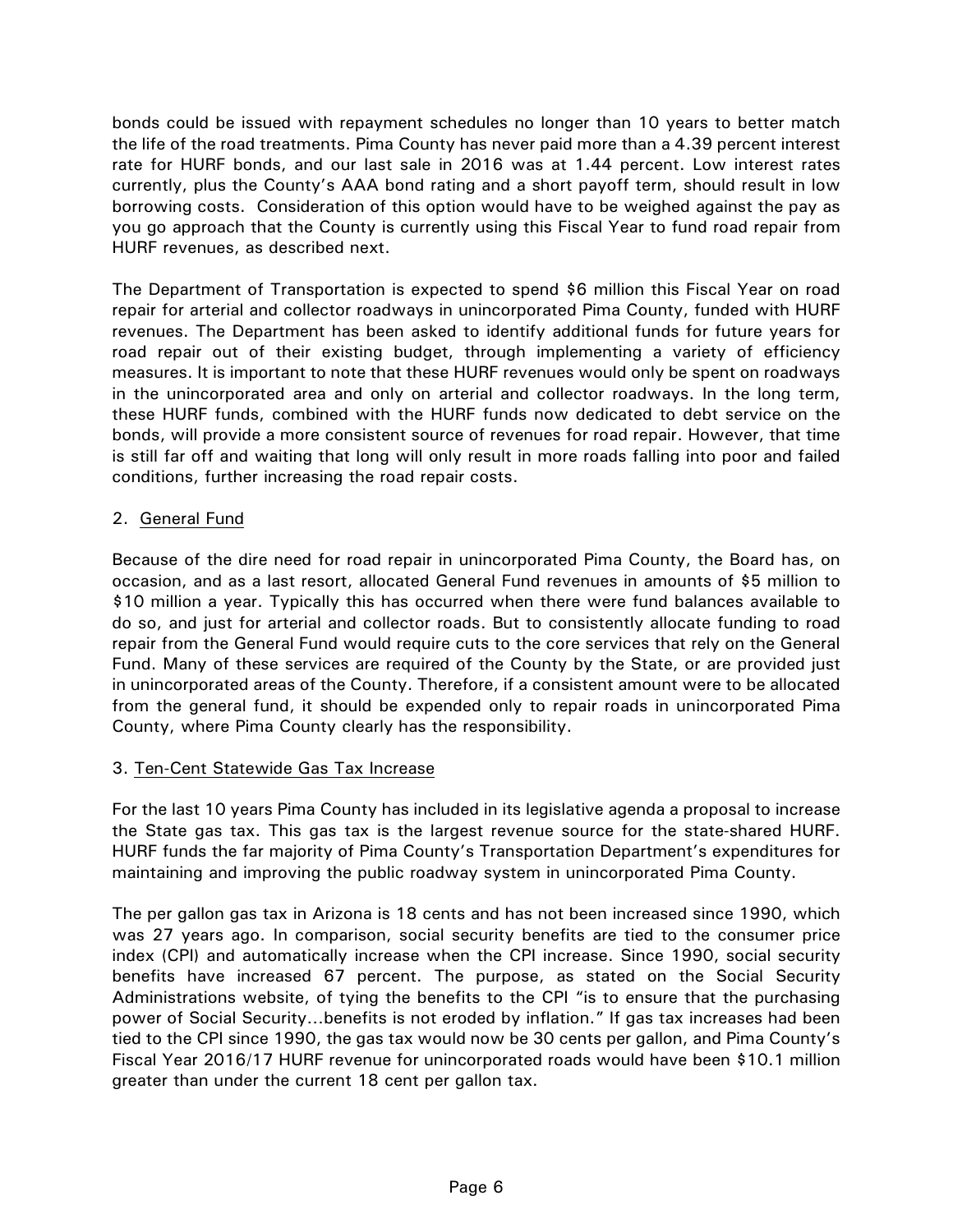As you can see in the chart below, the Legislature had no difficulty raising the gas tax regularly between 1980 and 1990, but has not raised it once since then.





This past session, the Legislature initially considered various legislative options to increase the gas tax, but every effort failed. The County Administrator has again recommend this proposal be included in the County's legislative agenda for next session, but will also propose indexing the gas tax to the CPI. Based on total statewide gasoline tax revenue for Fiscal Year 2016/17, an initial 10 cent per gallon increase in the gas tax would result in approximately \$18.7 million of additional HURF revenue for Pima County and its cities and towns, of which \$8.4 million would be Pima County's unincorporated share, when the change in driving frequency associated with the higher cost of gasoline purchases is considered.

Arizona's gas tax is the 6<sup>th</sup> lowest in the U.S., according to the American Petroleum Institute and as shown in Figure 4 created by the Tax Foundation. Note that this ranking shows Arizona at 19 cents, which includes the one cent for environmental remediation of underground storage tanks that was added in 1990.

According to the American Road and Transportation Builders Association, 23 states increased gasoline taxes between 2013 and 2017, and 30 states increased gasoline related taxes 50 times between 1997 and 2017.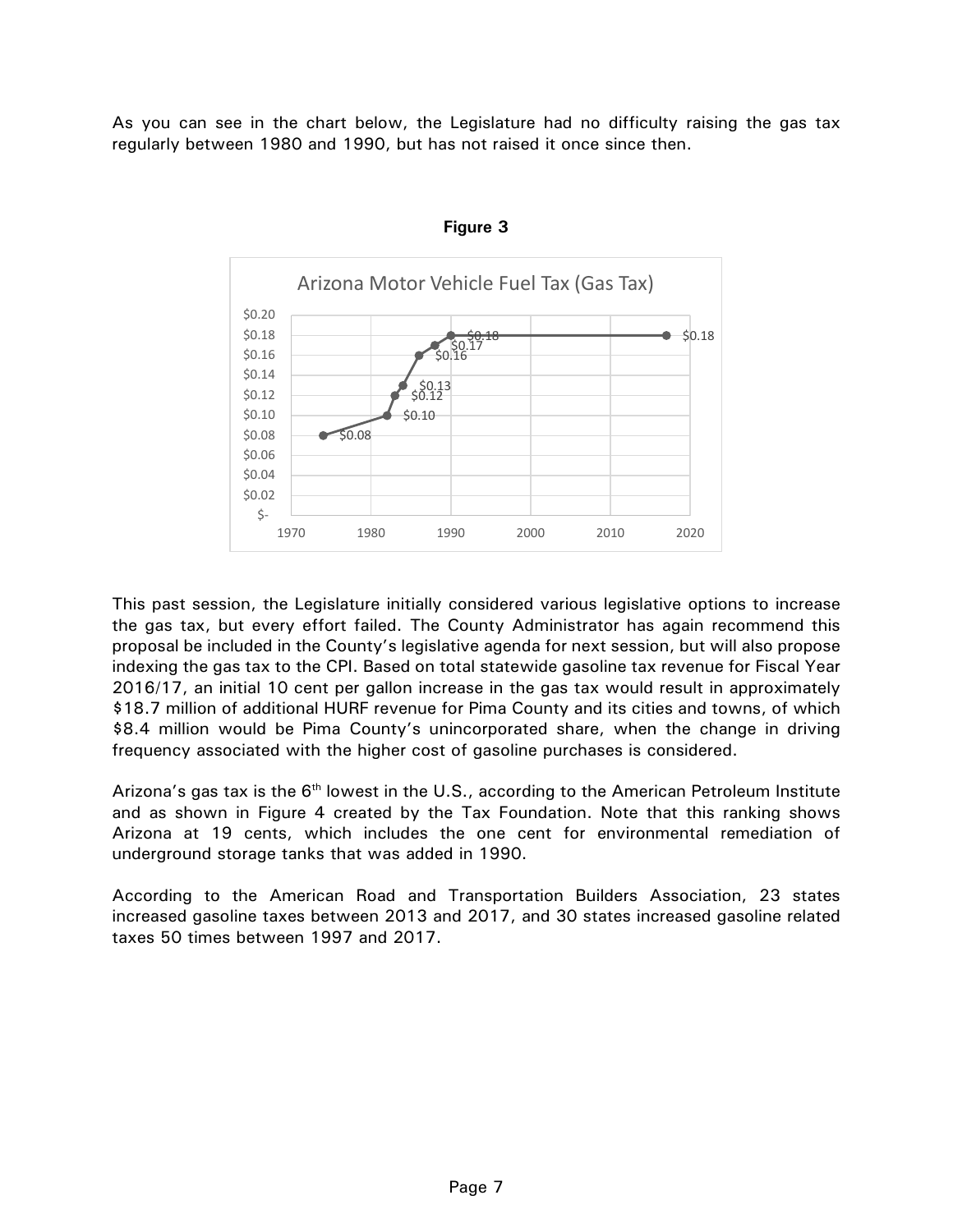#### **Figure 4**

# **How High Are Gas Taxes in Your State?**

Total State Taxes and Fees on Gasoline, as of January 2017 (cents per gallon)



#### 4. Ten-Cent Local Gas Tax

Efforts to garner legislative support for an optional local gas tax has also been ongoing for years. Similar to the State's gas tax, a local tax could be applied at the wholesale level, and at a per gallon rate. Unlike the State's gas tax, this option would give counties the choice of adopting this additional tax. Based on Fiscal Year 2016/17 gas gallons purchased in Pima County, a ten cent per gallon local gas tax would result in approximately \$39 million in revenue for Pima County and its cities and towns, when adjusted for the change in driving frequency associated with the higher cost of fuel purchases. If the distribution were based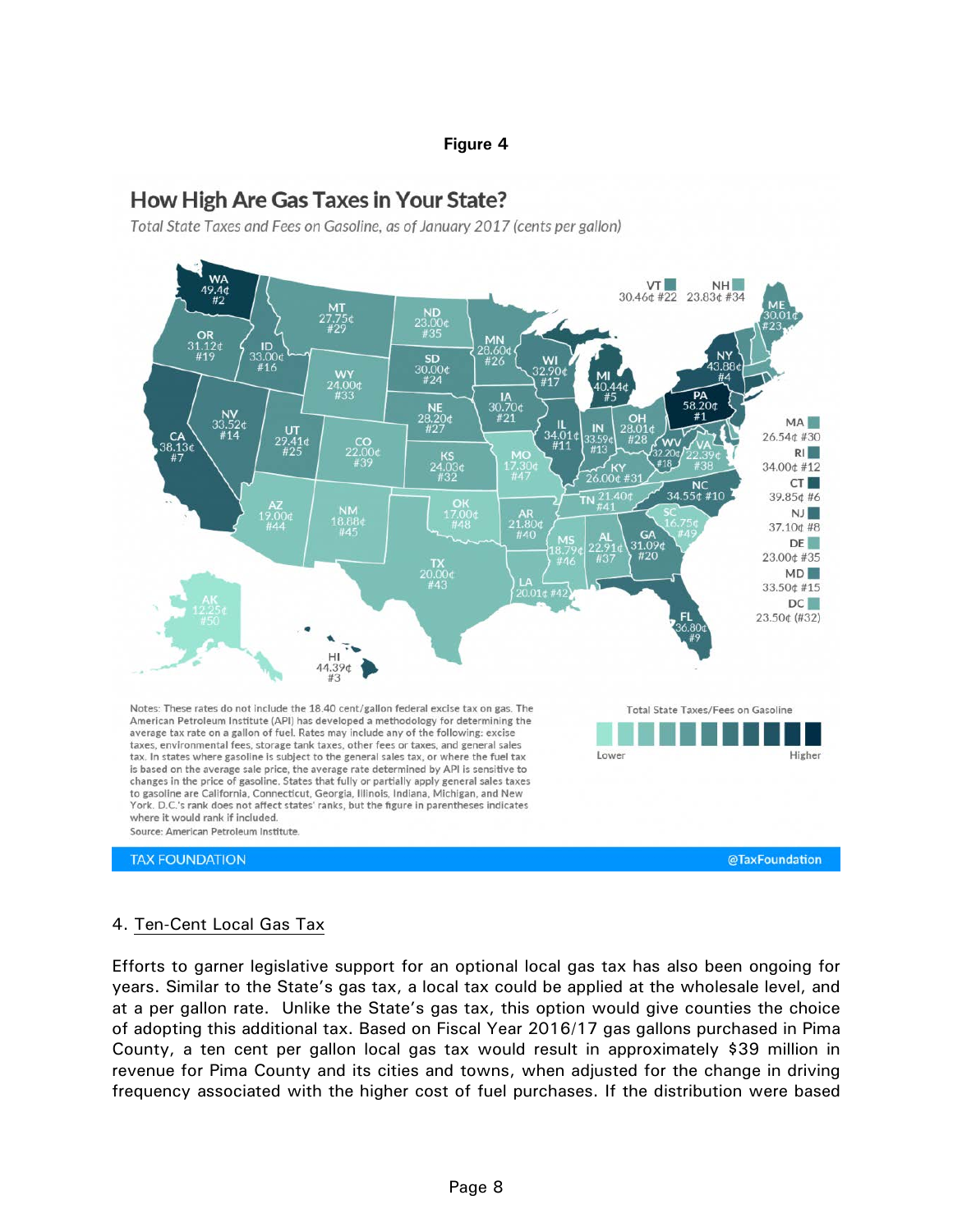on population, it would result in the following revenues for unincorporated Pima County and its cities and towns.

|                            | July 1, 2016      |                   |                   |
|----------------------------|-------------------|-------------------|-------------------|
|                            | <b>Census</b>     | %                 | Revenue           |
| <b>Jurisdiction</b>        | <b>Population</b> | <b>Population</b> | <b>Allocation</b> |
| Marana                     | 43,474            | 4.3%              | \$1,677,000       |
| Oro Valley                 | 43,781            | 4.3%              | \$1,677,000       |
| Sahuarita                  | 28,794            | 2.8%              | \$1,092,000       |
| South Tucson               | 5,645             | 0.6%              | \$234,000         |
| Tucson                     | 530,706           | 52.2%             | \$20,358,000      |
| Unincorporated Pima County | 363,806           | 35.8%             | \$13,962,000      |
| <b>Total Pima County</b>   | 1,016,206         | 100.0%            | \$39,000,000      |

| Table 2                                                    |  |  |  |  |  |  |
|------------------------------------------------------------|--|--|--|--|--|--|
| <b>Ten-Cent Local Gas Tax Distribution by Jurisdiction</b> |  |  |  |  |  |  |

This past session, the Legislature considered allowing counties to impose a local gas tax, but ultimately it failed.

#### 5. Sales Tax Based on the Price of Gasoline at the Pump

Currently sales taxes collected in Arizona do not apply to the sale of gasoline. During Fiscal Year 2016/17, 397.7 million gallons of gasoline were sold in Pima County. This represents nearly \$875 million of taxable sales when gas prices average \$2.20 per gallon during the year. If a 5-percent local option sales tax were enacted on gasoline, approximately \$42.4 million of sales tax revenue would be available for road repair across Pima County, when adjusted for the change in driving frequency due to the higher cost of fuel purchases. If the distribution was based on population, it would result in the following revenues for unincorporated Pima County and its cities and towns:

| <b>Jurisdiction</b>        | July 1, 2016<br><b>Census</b><br><b>Population</b> | %<br><b>Population</b> | <b>Revenue</b><br><b>Allocation</b> |
|----------------------------|----------------------------------------------------|------------------------|-------------------------------------|
| Marana                     | 43,474                                             | 4.3%                   | \$1,823,200                         |
| Oro Valley                 | 43,781                                             | 4.3%                   | \$1,823,200                         |
| Sahuarita                  | 28,794                                             | 2.8%                   | \$1,187,200                         |
| South Tucson               | 5,645                                              | 0.6%                   | \$254,400                           |
| Tucson                     | 530,706                                            | 52.2%                  | \$22,132,800                        |
| Unincorporated Pima County | 363,806                                            | 35.8%                  | \$15,179,200                        |
| <b>Total Pima County</b>   | 1.016.206                                          | 100.0%                 | \$42,400,000                        |

**Table 3 5-percent Local Gas Sales Tax Distribution by Jurisdiction**

The above is based on a 5-percent sales tax. But if existing sales tax levies by cities, towns RTA, and the state were to apply to the sale of gas, which they do not currently, the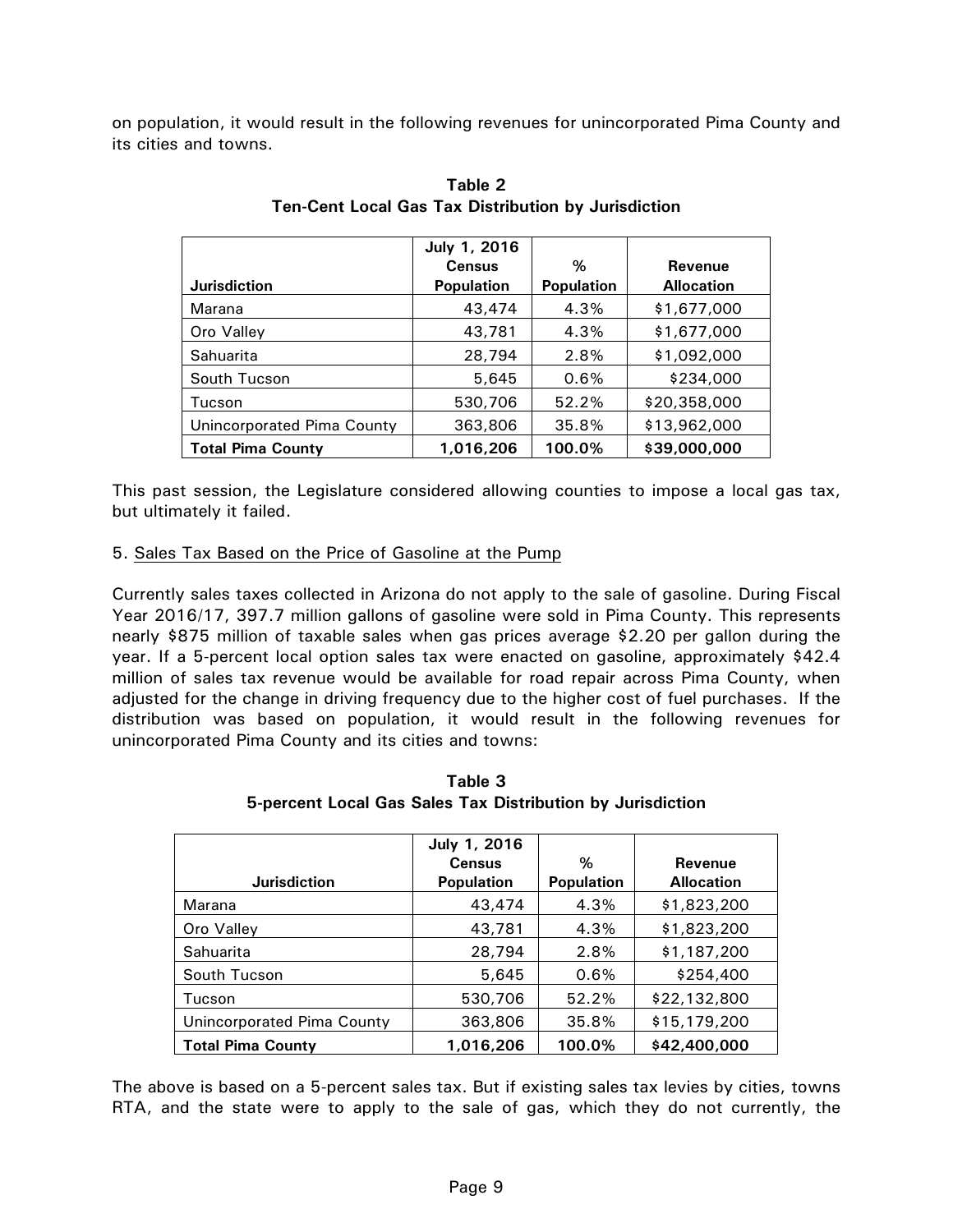additional revenues are likely to be at least 20 percent more than the amounts shown in Table 3.

# 6. Modified/Variable Rate Sales Tax Based on the Wholesale Price of Gas (the Utah example)

In 2015, the Utah State Legislature was struggling with how to address a significant transportation funding shortfall and a flat gas tax of 24.5 cents per gallon that hadn't been increased for 18 years and continued to lose purchasing power due to inflation, alternative fuel vehicles, etc. Two competing bills were approved, one by the Senate and one by the House. The Senate approved a bill that would increase the existing gas tax. The House approved a bill that would replace the existing gas tax with a variable sales tax based on the average wholesale price of gasoline. The final compromise included an initial increase of the state's gas tax by 5 cents per gallon (to 29.5 cents per gallon), while later replacing this flat per gallon tax with a 12 percent sales tax on the wholesale price of fuel once the price of fuel reaches a particular price. Switching to a tax that varies based on the price of fuel can result in increased revenues when gas prices rise, but decreased revenues when the price of gas falls. Therefore, the legislation also included a base and ceiling, and the based is adjusted each year based on the consumer price index. In addition to this variable rate sales tax, the legislation also gave counties the authority to seek voter approval for a 25 cent sales tax, the revenues of which would be distributed to counties, cities and transit districts for transportation related expenses only. A briefing paper from the Utah Legislature with more details [\(http://senatesite.com/utahsenate/wp-content/uploads/TRA-Gas-tax-2015-briefing](http://senatesite.com/utahsenate/wp-content/uploads/TRA-Gas-tax-2015-briefing-paper-Last-Draft.pdf)[paper-Last-Draft.pdf\)](http://senatesite.com/utahsenate/wp-content/uploads/TRA-Gas-tax-2015-briefing-paper-Last-Draft.pdf). Note that no attempt was made to estimate what the revenues would be to Pima County for such an option due to its complexity.

According to the Transportation Investment Advocacy Center, 18 states have some form of a variable-rate gas tax, with half of these states collecting a variable rate sales tax on the wholesale price of gas. This advocacy group has drafted model language for states considering a variable-rate gas tax. The model provides options, including adopting automatic adjustments to a flat per gallon tax based on the consumer price index, percent change in population growth, and/or percent increase in fuel efficiency. Another option recommended is in addition to the flat gas tax, or replacing it, with a variable-rate sales tax on the wholesale price of gas. Many states have adopted a combination of these options. Pima County's pursuit of a state gas tax increase indexed to the consumer price index could be considered a basic variable rate gas tax.

# 7. General Obligation Bonds for Road Repair

Pima County's 2015 bond election included \$160 million for road repair that would have been distributed to cities, towns and unincorporated Pima County based on assessed property value. The project was one of three projects in one ballot question for road and highway improvements. The question was one of seven ballot questions before the voters for County general obligation bonds. None of the questions were approved by voters. The question that included the road repair funding was rejected by 53 percent of the voters. General obligation bonds are repaid with property taxes. Inclusion of the road repair in the bond election was an effort of last resort by Pima County after years of lobbying for an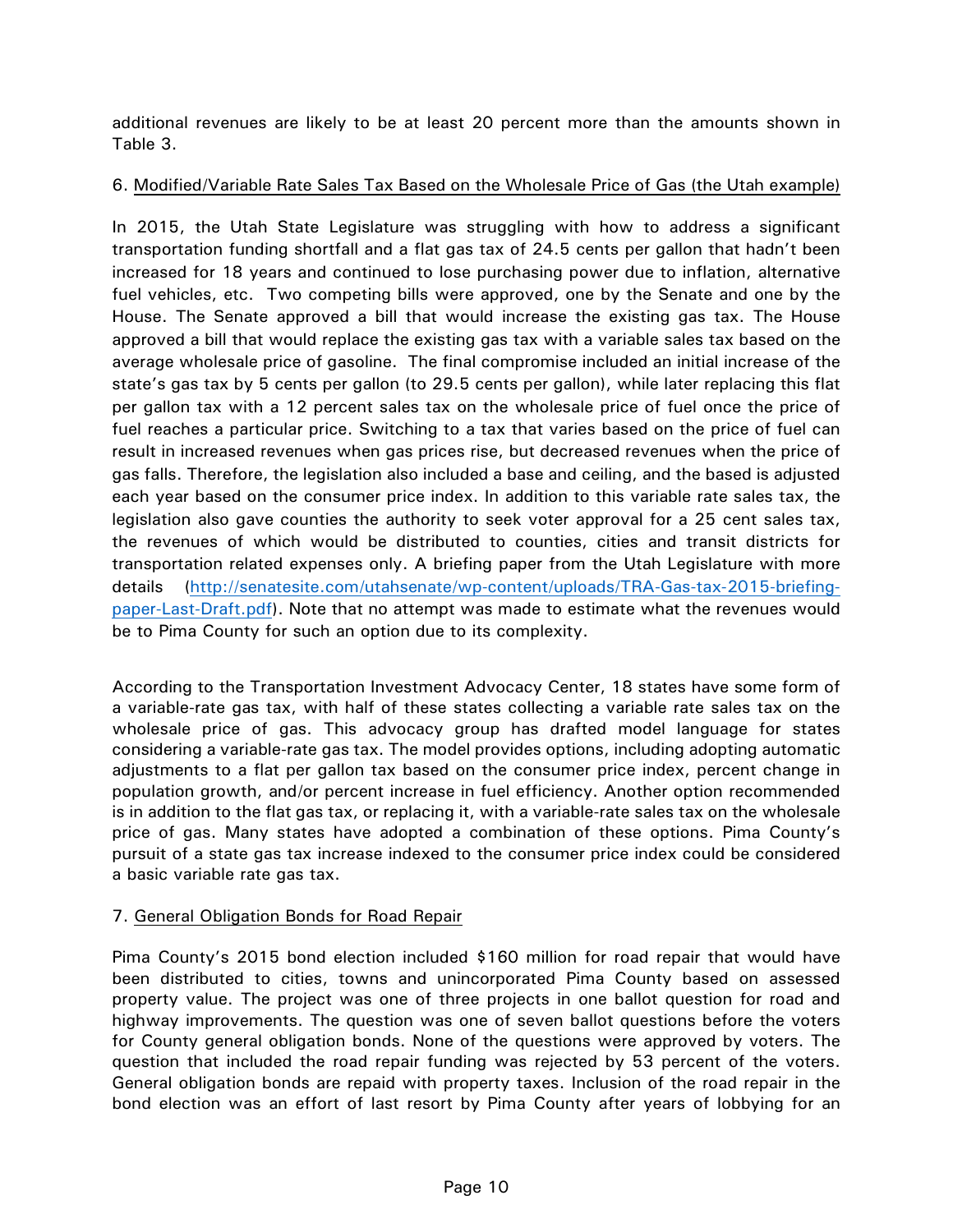increased State gas tax and the end to state diversions of HURF revenues that would have otherwise provided funding for road repair.

### 8. An Additional Half-Cent Sales Tax to be Levied by the Regional Transportation Authority

In 2006, voters across Pima County approved a 20-year \$2.1 billion Regional Transportation Plan and a half-cent sales tax to fund implementation of the plan. The RTA funding authorization expires in 2026 and the plan did not include funding for road repair. According to the RTA's website, the RTA has delivered more than 785 improvements and services, including:

- **266 miles of bicycle lanes**
- **149 miles of sidewalks**
- 52 pedestrian crossings
- **111 bus pullouts**
- 171 intersections
- Numerous wildlife crossing structures

The RTA Board is comprised of elected representatives from each of the incorporated cities and towns, Pima County, the Pascua Yaqui Tribe and the Tohono O'odham Nation. The Pima County representative of the Arizona State Transportation Board also serves on the board. The RTA is managed through the Pima Association of Governments (PAG), the region's metropolitan planning organization.

Between January and April 2014, the Pima Association of Governments (PAG) gathered public input through an online survey and public workshops to formulate a new 2045 regional plan for transportation (not to be confused with the RTA 20-year plan). Over 1,100 residents participated in the survey. A summary of the results indicated that "across all age groups, ethnicities and income levels, the condition and maintenance of the region's roadways is far and away the biggest concern of survey respondents…"

In the survey, 79 percent of respondents rated the quality of road conditions as poor to very poor. When given a choice of what improvements we need to make for a transportation system, whether it is the bike network, public transportation or level of congestion, 73 percent of respondents rated improving road conditions as their top choice.

When asked to rate the biggest transportation issues facing our region over the next 30 years, 89 percent of respondents identified improving and maintaining transportation infrastructure as a top issue for the future. When asked their top three priorities for the future of the region's transportation system, improving the condition of the region's roadways was the biggest priority, followed by improving the ability to travel across the region and improving transit service in high-use corridors.

The survey also asked questions about how transportation investments should be funded. Eighty-nine percent of respondents said they were willing to explore other ways to pay for improvements to the transportation system. The funding option receiving the highest support was to extend the RTA sales tax beyond 2026, with over 50 percent of the respondents supporting this option. In addition, over 50 percent of the respondents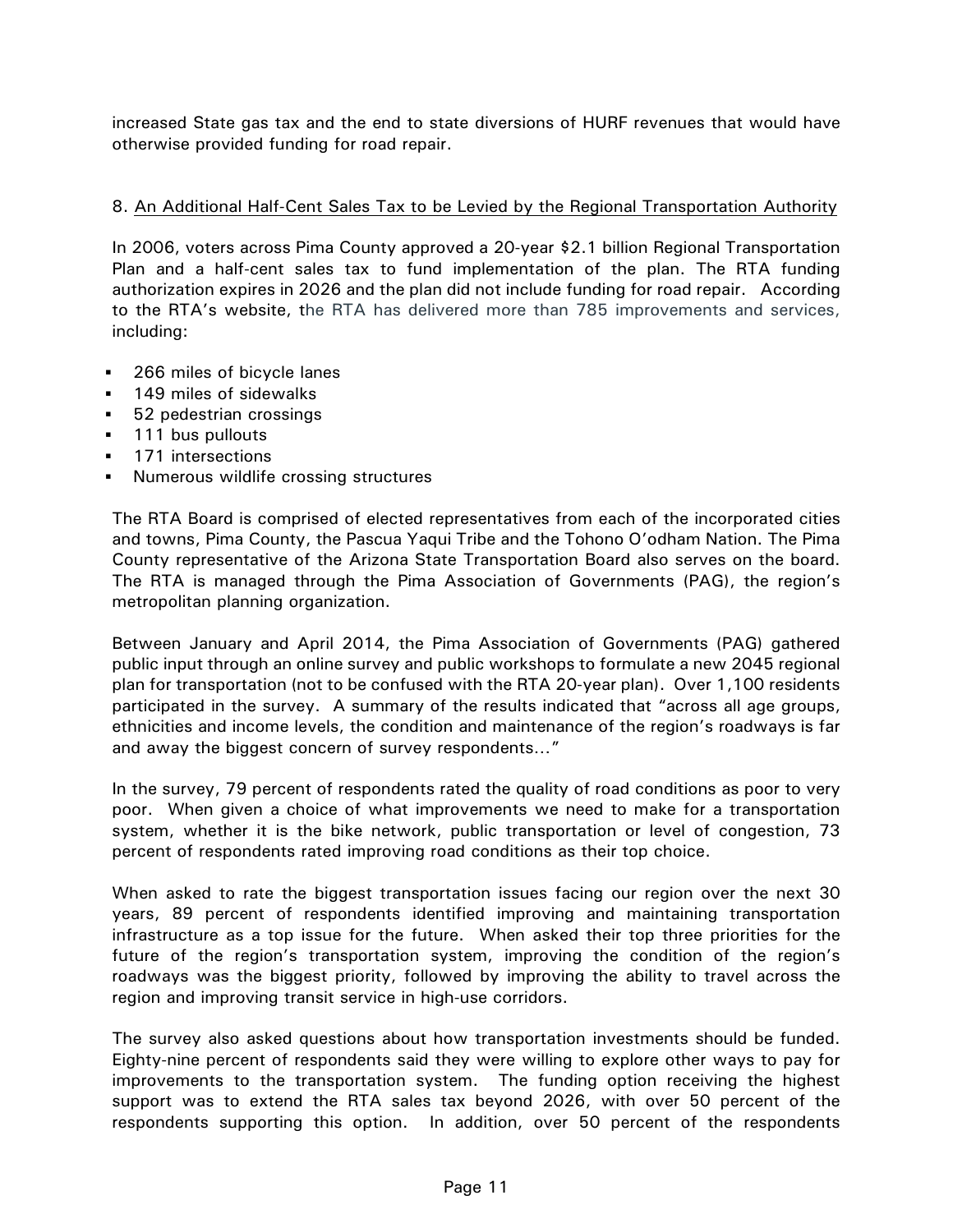supported increasing the State gas tax. The option with the least support was to increase local property taxes for transportation. Less than 20 percent of the respondents supported such an increase.

The PAG survey showed a dramatic shift in priorities from mobility to maintenance. The County's 1997 HURF bond election was a countywide vote on essentially increasing capacity on the major highway systems throughout Pima County. In essence, it was voting for mobility. During the public discussion and debate over the bond issues, the condition of roads or maintenance of roads never arose. Similarly, in preparing for the 2006 RTA election, the discussion was again focused on mobility. During all of the public meetings, discussions, and input sessions, street and highway maintenance or conditions rarely arose in the debate over whether to enact a half-cent sales tax to increase mobility through increased highway and transit capacity.

Clearly, the results of PAG's public input process showed that there has been a shift in attitudes among the public regarding the condition and adequacy of our roads. It also showed a surprising level of support for sales taxes dedicated for street and highway maintenance, as well as a majority support for increasing user fees or gas taxes. The least publicly accepted method for raising revenues for street and highway maintenance was found to be a local property tax. This is consistent with the support shown during the City of Tucson's sales tax election held in May 2018, of which a portion of the revenues are being spent on road repair, as well as consistent with voters lack of support in 2015 for the County's transportation bond election question that included the sale of bonds financed with property taxes.

Between March and October 2016, a group called the RTA Reauthorization Task Force met to explore reauthorization options, and discussed pursuing a November 2018 public vote for reauthorization to include an additional half cent sales tax for road repair. At the Task Force's last meeting on October 10, 2016, they approved a motion recommending that the RTA Board and PAG Regional Council amend its Legislative Policy Positions to include expansion of the RTA excise tax rate by  $\frac{1}{2}$  percent, for a limited time period or budget, for the specific purpose of restoring the region's roadway conditions to an acceptable level and to authorize its Executive Director to pursue its enactment through legislation.

This was included in Pima County's legislative agenda for the 2017 session. But at the same time, the City of Tucson decided to pursue their own half cent sales tax election for funding road repair and public safety infrastructure, for a five-year period. The City ultimately succeeded and the state legislation for reauthorization of RTA with funding for road repair stalled.

It will take approximately two years to prepare for an RTA public vote to reauthorize, mainly because it would require a revised plan to also be on the same ballot. If preparations were similar to 2006, a variety of interests would be represented on a planning committee. Other competing interests for regional transportation funding include transit, pedestrian infrastructure, additional investment building new roadways, expanding existing roadways, etc. Per state statute, an election for this can only take place during even year November general elections. Therefore the most likely date is November 2020. State statue also now limits the earliest when taxes can begin to be collected to the April after a successful election, which for a November 2020 election means April 2021. The City of Tucson's new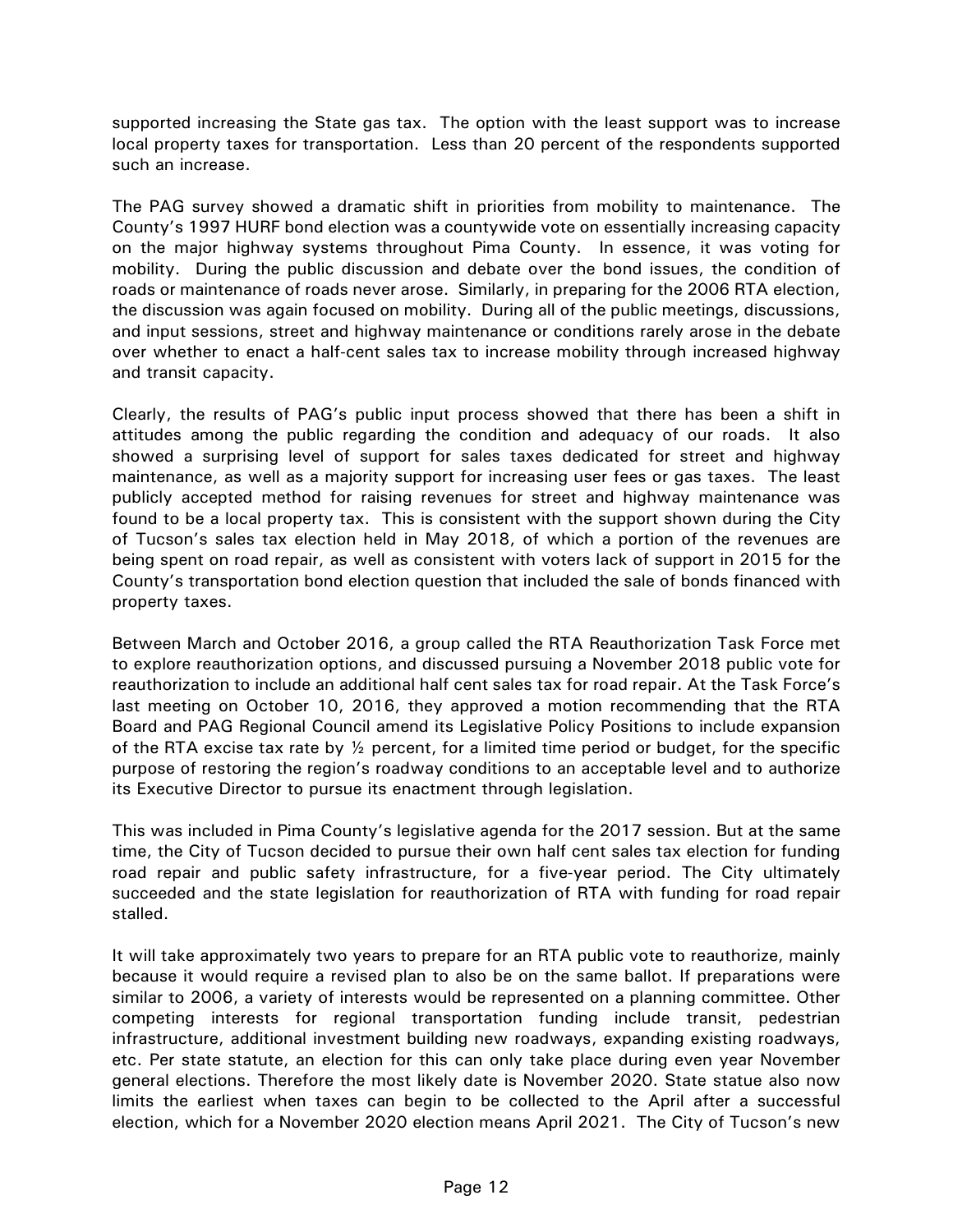sales tax for road repair and public safety ends June 30, 2022, unless the City pursues an election to extend it. The County's new 25 cent property tax, if the Board were to continue to fund it each year for a total of 5 years, would end June 30, 2022 unless the Board were to approve continuing it or decides to end it sooner.

From July 1, 2016, through June 30, 2017, \$76.9 million was collected for the RTA half cent sales tax. If an additional half cent tax was approved to be administered by the RTA entirely for road repair, it is estimated that \$73.5 million of additional revenue would be generated during the first full year of the tax, when adjusted for the higher cost of taxable purchases and exempting pre-existing contracts (such as construction contracts) from the new tax as exists under statute. By the third year of the additional half cent tax, when preexisting contracts have expired, RTA would realize nearly the same \$76.9 million revenue as in Fiscal Year 2016/17, plus additional revenue from local economic growth. If first year tax revenues of such were to be distributed based on population, the following would be the share for each city and town, and unincorporated Pima County:

|                            | July 1, 2016      |                   |                   |
|----------------------------|-------------------|-------------------|-------------------|
|                            | <b>Census</b>     | %                 | <b>Revenue</b>    |
| <b>Jurisdiction</b>        | <b>Population</b> | <b>Population</b> | <b>Allocation</b> |
| Marana                     | 43,474            | 4.3%              | \$3,160,500       |
| Oro Valley                 | 43,781            | 4.3%              | \$3,160,500       |
| Sahuarita                  | 28,794            | 2.8%              | \$2,058,000       |
| South Tucson               | 5,645             | 0.6%              | \$441,000         |
| Tucson                     | 530,706           | 52.2%             | \$38,367,000      |
| Unincorporated Pima County | 363,806           | 35.8%             | \$26,313,000      |
| <b>Total Pima County</b>   | 1,016,206         | 100.0%            | \$73,500,000      |

**Table 4 Additional Half-Cent RTA Sales Tax for Road Repair Distribution** 

This would generate almost twice as much as the existing City of Tucson sales tax for roads, plus the County's property tax for roads. It would generate nearly \$4.8 million more revenue than a County half cent sales tax, as the RTA also levies its tax on the rental of real property (commercial leases), which the County cannot do with a County sales tax levy. The RTA is limited to spending revenues on transportation related expenses, whereas the County could adopt a half cent sales tax to also raise revenue to reduce the primary property tax rate. The RTA additional half cent would require a public vote, whereas the County's half cent can only be adopted by the Board of Supervisors. Other differences could be explored further if the Committee so desires.

# **IV. Advantages and Disadvantages of Road Repair Funding Options**

This introductory report focused on describing these alternative funding options and estimating the amount for revenues they would generate. It did not include the advantages and disadvantages of each. The Board of Supervisors, when it approved the sales tax community input plan, explicitly requested that the Committee consider both the advantages and disadvantages of a County sales tax. If the Committee wishes to discuss any of the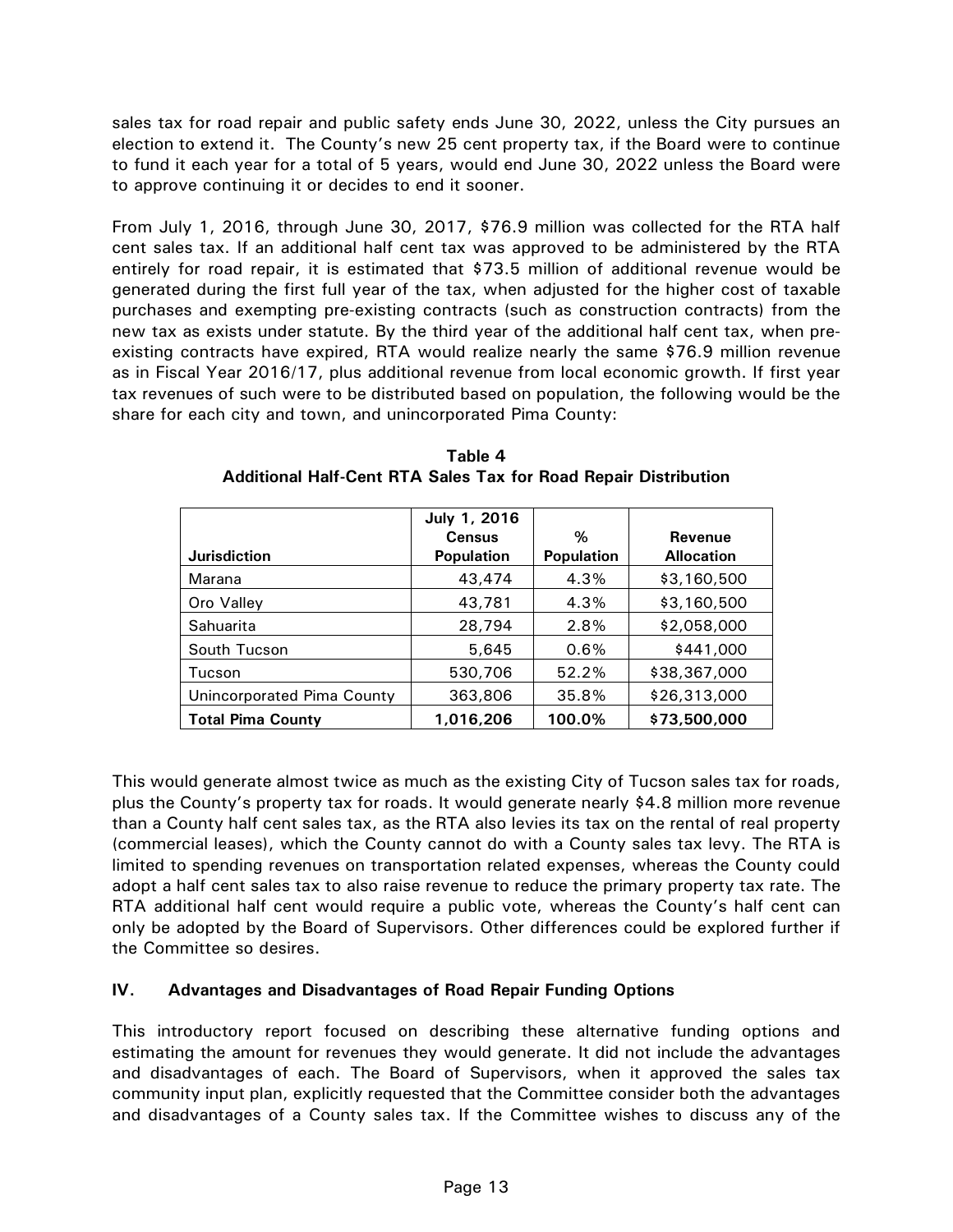alternative options in more detail, the advantages and disadvantages of those options should also be considered and included in any final recommendations to the Board.

# **V. Summary**

The estimated cost today to treat roads across the region to at least a fair condition, is over \$1 billion. This far exceeds what Pima County, the City of Tucson and other cities and towns plan to spend on road repair this year. The problem is most acute in the City of Tucson and unincorporated Pima County, where 70 percent and 60 percent of the roads are in poor or failing condition. The cost to address these needs will only continue to grow as insufficient funding is applied to the problem.

The intent of this report was to inform the Committee of other funding options the County has pursued to date, most of which have either been unsuccessful entirely, or have failed to generate sufficient revenue to address the road repair crisis. These are summarized below.

#### 1. State-Shared HURF Revenues

The County is spending \$6 million in HURF revenues this year for repair of arterial and collector roadways in unincorporated Pima County. Remaining HURF revenues are spent on repaying bonds for the 1997 bond program roadway capacity improvements, maintenance, planning and engineering, administration, overhead and insurance. Departmental efficiency measures may result in additional HURF revenues being available for road repair in the future. In 10 to 15 years, an additional \$12 million to \$15 million in HURF revenues may be available for road repair as the County's debt service payments for the 1997 HURF bond program decline. There also may be an opportunity to reallocate approximately \$16 million of remaining bond fund authorization for unscheduled projects to road repair, but this would be a one-time allocation and not reoccurring revenues.

2. General Fund

The County has only allocated General Fund revenues to road repair as a last resort when there were fund balances available to do so, and just for arterial and collector roads. But to consistently allocate funding to road repair from the General Fund would require cuts to the core services that rely on the General Fund.

# 3. Ten-Cent State Gas Tax Increase

Requires legislative approval, which has been unsuccessfully sought for numerous years. Over 50 percent of respondents to PAG's 2014 public survey supported increasing the State gas tax. If the State Legislature did raise the State gas tax by 10 cents, it is estimated that Pima County and its cities and towns would receive an additional \$18.7 million more in HURF revenues, including \$8.4 million of HURF revenues for use in the unincorporated area.

# 4. Ten-Cent Local Option Gas Tax

Requires legislative approval, which has been unsuccessfully sought for numerous years. If the state legislature did approve legislation allowing counties to adopt a 10 cent local